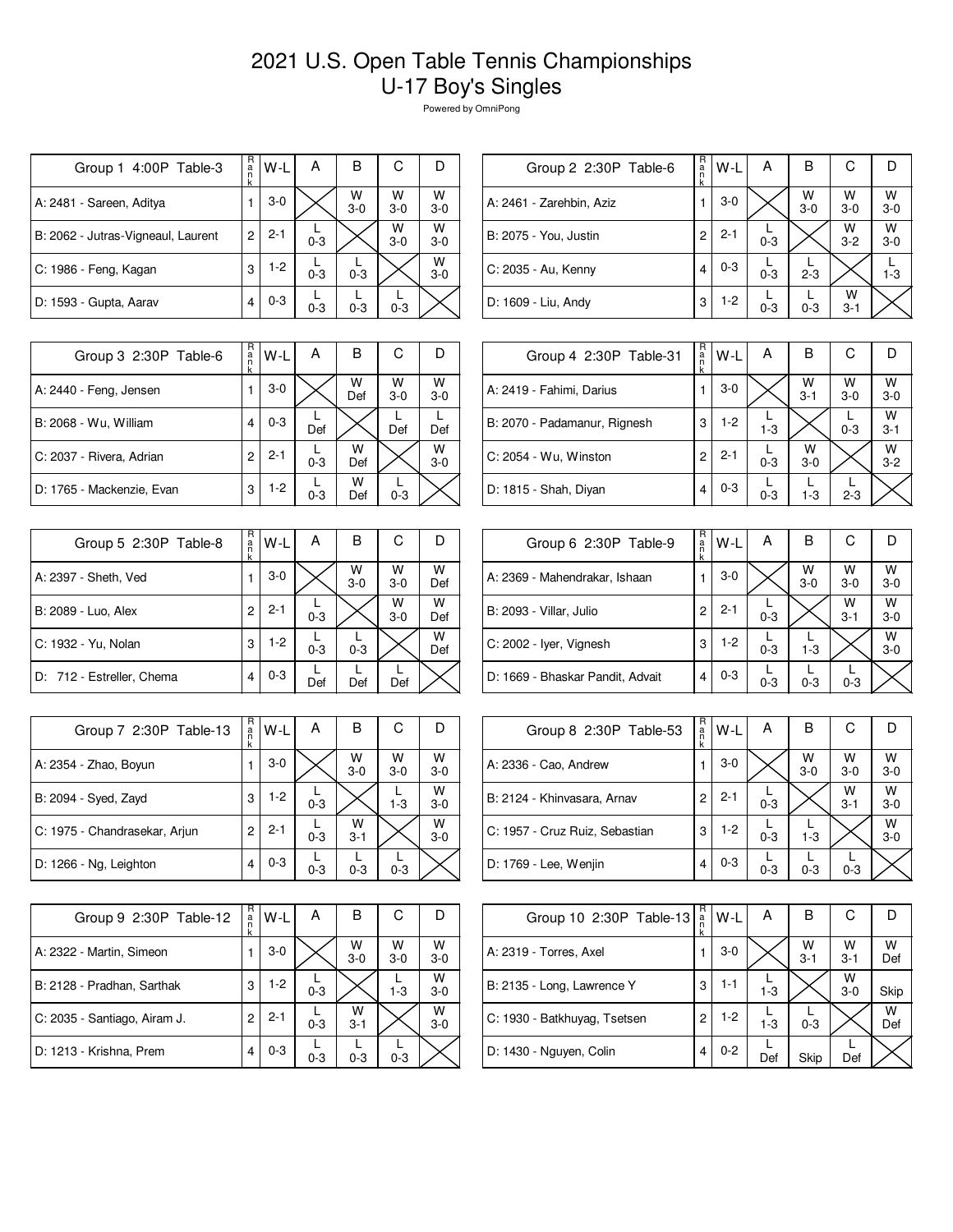## 2021 U.S. Open Table Tennis Championships U-17 Boy's Singles

Powered by OmniPong

| Group 11 2:30P Table-14   | $_{n}^{\text{R}}$<br>k | W-L     | А       | в            | С          |              |
|---------------------------|------------------------|---------|---------|--------------|------------|--------------|
| A: 2313 - Lebaka, Nishant |                        | $3-0$   |         | W<br>$3 - 1$ | W<br>$3-0$ | W<br>$3-0$   |
| B: 2137 - Lin, Ryan       | 3                      | $1-2$   | $1 - 3$ |              | $2 - 3$    | W<br>$3-0$   |
| C: 1919 - Piech, Jason    | 2                      | $2 - 1$ | $0 - 3$ | w<br>$3 - 2$ |            | W<br>$3 - 1$ |
| D: 1235 - Sharma, Tanay   | 4                      | $0 - 3$ | $0 - 3$ | $0 - 3$      | $1 - 3$    |              |

| Group 12 2:30P Table-15      | R<br>$\frac{a}{n}$<br>k | W-L     | Α            | в       | С            |              |
|------------------------------|-------------------------|---------|--------------|---------|--------------|--------------|
| A: 2310 - Jha, Aryan         | 2                       | $2 - 1$ |              | $1 - 3$ | W<br>$3 - 1$ | w<br>$3-0$   |
| B: 2187 - Tummala, Taran     |                         | $3-0$   | W<br>$3 - 1$ |         | W<br>$3-0$   | W<br>$3 - 1$ |
| C: 1916 - Cuadro Perez, Ryan | 3                       | $1-2$   | $1-3$        | $0 - 3$ |              | W<br>$3 - 2$ |
| D: 1753 - Ekdahl, Ryan       | 4                       | $0 - 3$ | $0 - 3$      | $1 - 3$ | $2 - 3$      |              |
|                              |                         |         |              |         |              |              |

| Group 13 2:30P Table-16 | R<br>a<br>k | W-L     | А       | в            | С          |              |
|-------------------------|-------------|---------|---------|--------------|------------|--------------|
| A: 2309 - Gupta, Anav   |             | $3-0$   |         | W<br>$3 - 1$ | W<br>$3-0$ | W<br>$3-0$   |
| B: 2178 - Kim, Timothy  | 3           | $1-2$   | $1 - 3$ |              | $1 - 3$    | W<br>$3 - 0$ |
| C: 1913 - Zhang, Jerry  | 2           | $2 - 1$ | $0 - 3$ | W<br>$3 - 1$ |            | W<br>$3 - 0$ |
| D: 1651 - Xu, Yuecheng  | 4           | $0 - 3$ | $0 - 3$ | $0 - 3$      | $0 - 3$    |              |

| Group 15 2:30P Table-18        | R<br>a<br>n<br>k | W-L     | А            | В            | С          |         |
|--------------------------------|------------------|---------|--------------|--------------|------------|---------|
| A: 2281 - Shen, Charles        | 2                | $2 - 1$ |              | W<br>$3 - 2$ | W<br>$3-0$ | $1 - 3$ |
| B: 2179 - Kasichainula, Revant | 3                | $1-2$   | $2 - 3$      |              | W<br>$3-0$ | $1 - 3$ |
| C: 1902 - Wu, James            | 4                | $0 - 3$ | $0 - 3$      | $0 - 3$      |            | $0 - 3$ |
| D: 1734 - Guo, Kevin           |                  | $3-0$   | W<br>$3 - 1$ | w<br>$3 - 1$ | w<br>$3-0$ |         |

| Group 17 2:30P Table-22    | R<br>$\frac{a}{n}$<br>k | W-L     | А            | в       | С          |              |
|----------------------------|-------------------------|---------|--------------|---------|------------|--------------|
| A: 2279 - Nie, Chulong     | $\overline{c}$          | $2 - 1$ |              | $2 - 3$ | w<br>$3-0$ | W<br>$3 - 0$ |
| B: 2175 - Ji, Max          |                         | $3-0$   | W<br>$3 - 2$ |         | W<br>$3-0$ | W<br>$3-0$   |
| C: 1894 - Hwang, Nathanael | 3                       | $1-2$   | $0 - 3$      | $0 - 3$ |            | W<br>$3 - 1$ |
| D: 1664 - Lee, Telin       |                         | $0 - 3$ | $0 - 3$      | $0 - 3$ | $1 - 3$    |              |

| Group 19 2:30P Table-24     | R                  | W-L     | Α            | в       | С        |            |
|-----------------------------|--------------------|---------|--------------|---------|----------|------------|
|                             | $\frac{a}{n}$<br>k |         |              |         |          |            |
| A: 2268 - Gandhi, Krish     | 2                  | $2 - 1$ |              | $2 - 3$ | w<br>Def | W<br>$3-0$ |
| B: 2200 - Zyworonek, Patryk |                    | $3-0$   | W<br>$3 - 2$ |         | W<br>Def | W<br>$3-0$ |
| C: 1871 - Zhang, Andy       | 4                  | $0 - 3$ | Def          | Def     |          | Def        |
| D: 1697 - Lee, Jinhao       | 3                  | 1-2     | $0 - 3$      | $0 - 3$ | W<br>Def |            |

| Group 14 2:30P Table-2           | R<br>a<br>n<br>k | W-L     | А       | в            | С            |              |
|----------------------------------|------------------|---------|---------|--------------|--------------|--------------|
| A: 2302 - Hu, Jonathan           |                  | $3-0$   |         | W<br>$3 - 1$ | w<br>$3 - 0$ | W<br>$3 - 0$ |
| B: 2180 - Montijo, Jerall        | 2                | $2 - 1$ | $1-3$   |              | W<br>$3 - 1$ | w<br>$3-0$   |
| C: 1915 - Arivazhakan, Mahadevan | 3                | $1-2$   | $0 - 3$ | $1 - 3$      |              | W<br>$3 - 2$ |
| D: 1662 - Glasberg, Harrison     | 4                | $0 - 3$ | $0 - 3$ | $0 - 3$      | $2 - 3$      |              |

| Group 16 2:30P Table-21     | R<br>$\frac{a}{n}$ | W-L     | Α       | в          | С            |              |
|-----------------------------|--------------------|---------|---------|------------|--------------|--------------|
| A: 2280 - Ye, Zelin         |                    | $3-0$   |         | W<br>$3-0$ | W<br>$3 - 1$ | W<br>$3 - 0$ |
| B: 2186 - Zhu, Raymond      | 2                  | $2 - 1$ | $0 - 3$ |            | W<br>$3-0$   | W<br>$3 - 1$ |
| C: 1895 - Mangeshkar, Varun | 3                  | $1-2$   | $1 - 3$ | $0 - 3$    |              | W<br>$3 - 1$ |
| D: 1823 - Ying, Curtis      | 4                  | $0 - 3$ | $0 - 3$ | $1 - 3$    | $1-3$        |              |

| Group 18 2:30P Table-19   | R<br>$\frac{a}{n}$ | W-L     | Α       | В                  | С                  |                    |
|---------------------------|--------------------|---------|---------|--------------------|--------------------|--------------------|
| A: 2275 - Lebaka, Sushant |                    | $3-0$   |         | $W$ <sub>3-2</sub> | $W$ <sub>3-0</sub> | $W$ <sub>3-0</sub> |
| B: 2163 - Grewal, Jordan  | 3                  | $1-2$   | $2 - 3$ |                    | $1-3$              | W<br>$3 - 0$       |
| C: 1880 - Tong, Thomas    | 2                  | $2 - 1$ | $0 - 3$ | W<br>$3 - 1$       |                    | W<br>$3-0$         |
| D: 1728 - Hsieh, Arthur   | 4                  | $0 - 3$ | $0 - 3$ | $0 - 3$            | $0 - 3$            |                    |

| Group 20 2:30P Table-17          | R<br>$\frac{a}{n}$ | W-L     | A          | В       | С            |              |
|----------------------------------|--------------------|---------|------------|---------|--------------|--------------|
| A: 2264 - Wu, Ryan               | 2                  | $2 - 1$ |            | $0 - 3$ | w<br>$3 - 1$ | W<br>$3 - 1$ |
| B: 2201 - Sun, Robert            |                    | $3-0$   | W<br>$3-0$ |         | W<br>$3 - 1$ | W<br>$3 - 0$ |
| C: 1867 - Davila Santiago, Eliam | 3                  | $1-2$   | $1 - 3$    | $1 - 3$ |              | W<br>$3 - 2$ |
| D:<br>0 - Guo, Horan             | 4                  | $0 - 3$ | $1 - 3$    | $0 - 3$ | $2 - 3$      |              |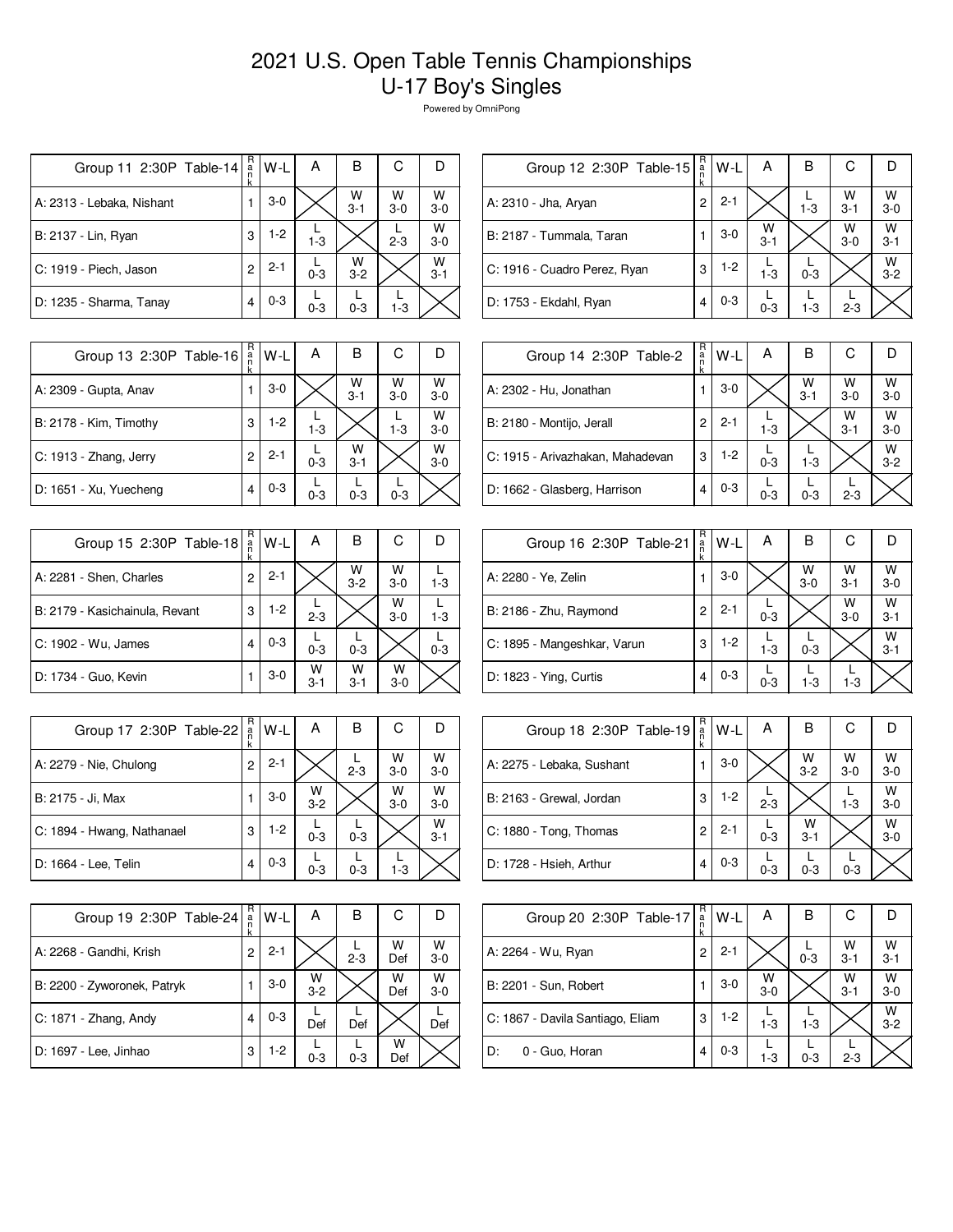## 2021 U.S. Open Table Tennis Championships U-17 Boy's Singles

Powered by OmniPong

| Group 21 2:30P Table-26    | R<br>a<br>n<br>k | $W-L$   | А       | В            | С          | D          |
|----------------------------|------------------|---------|---------|--------------|------------|------------|
| A: 2257 - Yu, James        |                  | $3-0$   |         | w<br>$3 - 2$ | W<br>$3-0$ | W<br>$3-0$ |
| B: 2201 - Raghavan, Aneesh | $\overline{c}$   | $2 - 1$ | $2 - 3$ |              | W<br>$3-0$ | W<br>$3-0$ |
| C: 1855 - Feng, William    | 3                | $1-2$   | $0 - 3$ | $0 - 3$      |            | W<br>$3-0$ |
| 0 - Li, Zizhao<br>D:       | 4                | $0 - 3$ | $0 - 3$ | $0 - 3$      | $0 - 3$    |            |

| Group 22 2:30P Table-25     | R<br>$\frac{a}{n}$ | W-L     | Α            | в       | С               |              |
|-----------------------------|--------------------|---------|--------------|---------|-----------------|--------------|
| A: 2248 - Lu, Changbo       | 2                  | $2 - 1$ |              | $2 - 3$ | $\frac{W}{3-1}$ | W<br>$3 - 2$ |
| B: 2205 - Xie, Victor       |                    | $3-0$   | W<br>$3 - 2$ |         | W<br>$3 - 1$    | W<br>$3-0$   |
| C: 1848 - Alexander, Ethan  | 3                  | $1-2$   | $1 - 3$      | $1 - 3$ |                 | W<br>$3 - 2$ |
| D:<br>0 - Abouelkheir, Eyad | 4                  | $0 - 3$ | $2 - 3$      | $0 - 3$ | $2 - 3$         |              |
|                             |                    |         |              |         |                 |              |

| Group 23 2:30P Table-19         | R<br>a<br>n<br>k | W-L     | А       | в          | С            |              |
|---------------------------------|------------------|---------|---------|------------|--------------|--------------|
| A: 2245 - Moreno Rivera, Steven |                  | $3-0$   |         | W<br>$3-0$ | W<br>$3-0$   | w<br>$3 - 0$ |
| B: 2205 - Wang, Andy            | 2                | $2 - 1$ | $0 - 3$ |            | W<br>$3 - 1$ | W<br>$3 - 2$ |
| C: 1843 - Rogers, Max           | 4                | $0 - 3$ | $0 - 3$ | $1-3$      |              | $0 - 3$      |
| D:<br>0 - Ardito, Angelo        | 3                | $1-2$   | $0 - 3$ | $2 - 3$    | W<br>$3-0$   |              |

| Group 24 2:30P Table-23 | R<br>$\frac{a}{n}$<br>k | W-L     | А        | В       | С          |            |
|-------------------------|-------------------------|---------|----------|---------|------------|------------|
| A: 2240 - Liu, Maxwell  | 4                       | $0 - 3$ |          | Def     | Def        | Def        |
| B: 2208 - He, Xianyao   |                         | $3-0$   | w<br>Def |         | W<br>$3-0$ | W<br>$3-0$ |
| C: 1833 - Nie, Oscar    | 3                       | $1-2$   | W<br>Def | $0 - 3$ |            | $0 - 3$    |
| D:<br>0 - Li, Zonggang  | 2                       | $2 - 1$ | W<br>Def | $0 - 3$ | W<br>$3-0$ |            |

| Group 25 2:30P Table-30     | R<br>a<br>k | W-L     | А       | в            | С          |              |
|-----------------------------|-------------|---------|---------|--------------|------------|--------------|
| A: 2226 - Desmeules, Joakim |             | $3-0$   |         | W<br>$3 - 1$ | W<br>$3-0$ | W<br>$3 - 1$ |
| B: 2213 - Liu, Ethan        | 2           | $2 - 1$ | $1 - 3$ |              | W<br>$3-0$ | W<br>$3-0$   |
| C: 1827 - Louie, Jason      |             | $0 - 3$ | $0 - 3$ | $0 - 3$      |            | $0 - 3$      |
| 0 - Liu, Stephen<br>D:      | 3           | $1-2$   | $1 - 3$ | $0 - 3$      | w<br>$3-0$ |              |